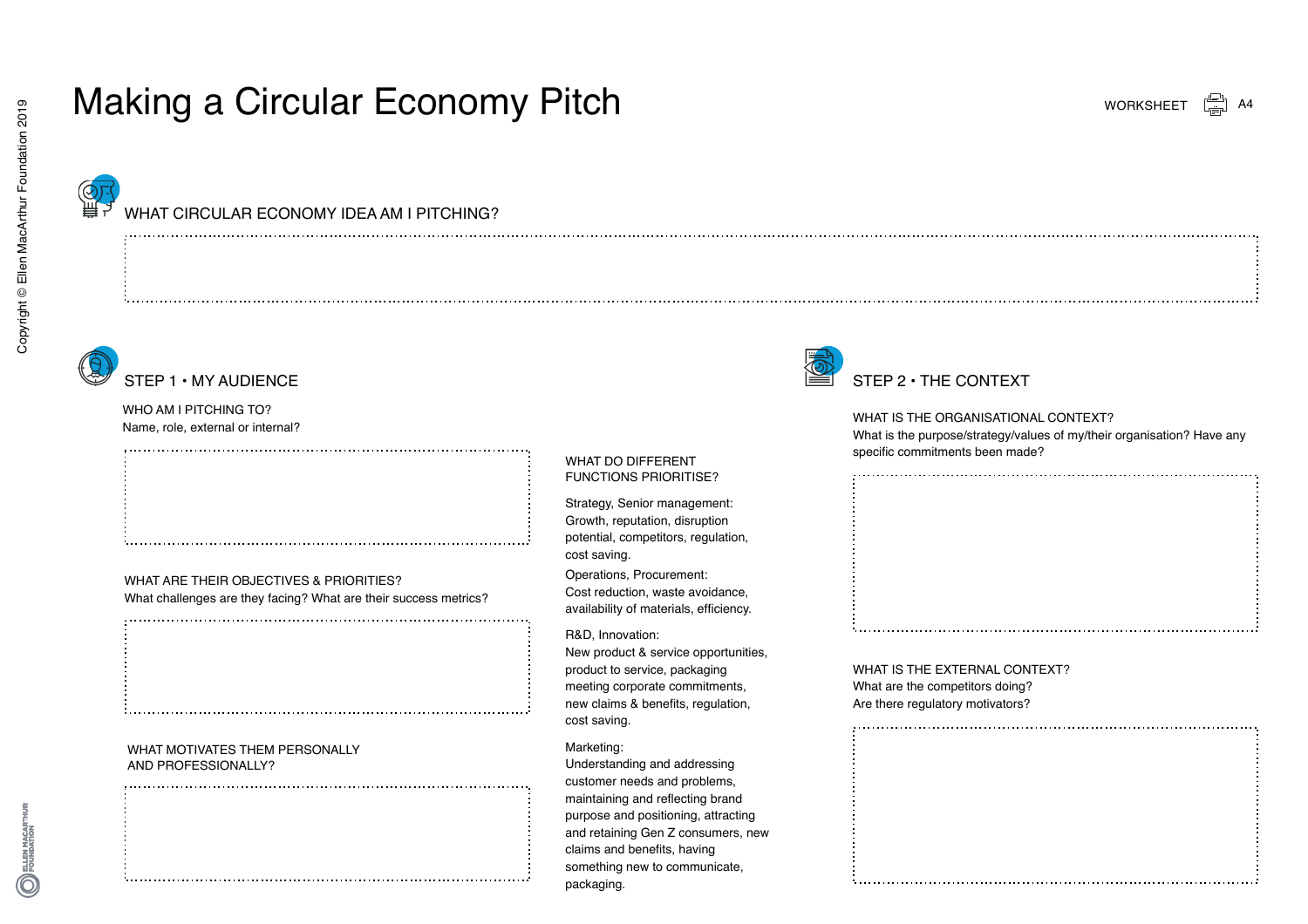# Making a Circular Economy Pitch





WHAT DO I NEED NOW TO GET MY IDEA OFF THE GROUND? What exactly do I want to achieve? What help do I need?

ARE THERE ANY EXAMPLES WHERE THIS IS ALREADY BEING DONE? Write stories and the benefits achieved.

> What are the circular economy benefits for businesses?

- New paths to growth
- Reaching new customers
- Engaging and retaining customers
- Lowering costs
- Disrupting market through innovation
- Building brand reputation
- Securing supply chain continuity
- Delivering against sustainability targets and commitments

Today's economy is hugely wasteful...

- In Europe, the average car sits unused 92% of time
- The average office is used only 35-50% of the time, even during office hours
- Every second around the world, the equivalent of one garbage truck full of textiles is landfilled or burned

A circular economy creates new opportunities for growth and prosperity…

- Applying the circular economy in China could save businesses and households approximately CNY 70 trillion by 2040
- By adopting the circular economy principles, Europe can create a net benefit of €1.8 trillion by 2030
- A circular economy could bring India annual benefits of USD 624 billion in 2050, compared with current predictions – a benefit equivalent to 30% of India's current GDP

The transition to a circular economy is happening…

• Technologies like smartphones, 3D printing, Internet of Things, and Blockchain mean we can make more circular products, business models or entire systems e.g. Zipcar or YCloset

• Governments such as Finland, Italy, France, and China all have circular economy plans, and cities including London, Phoenix, and Milan are on board

• Danone, Google, H&M, Philips, and Unilever are all working on the circular economy.